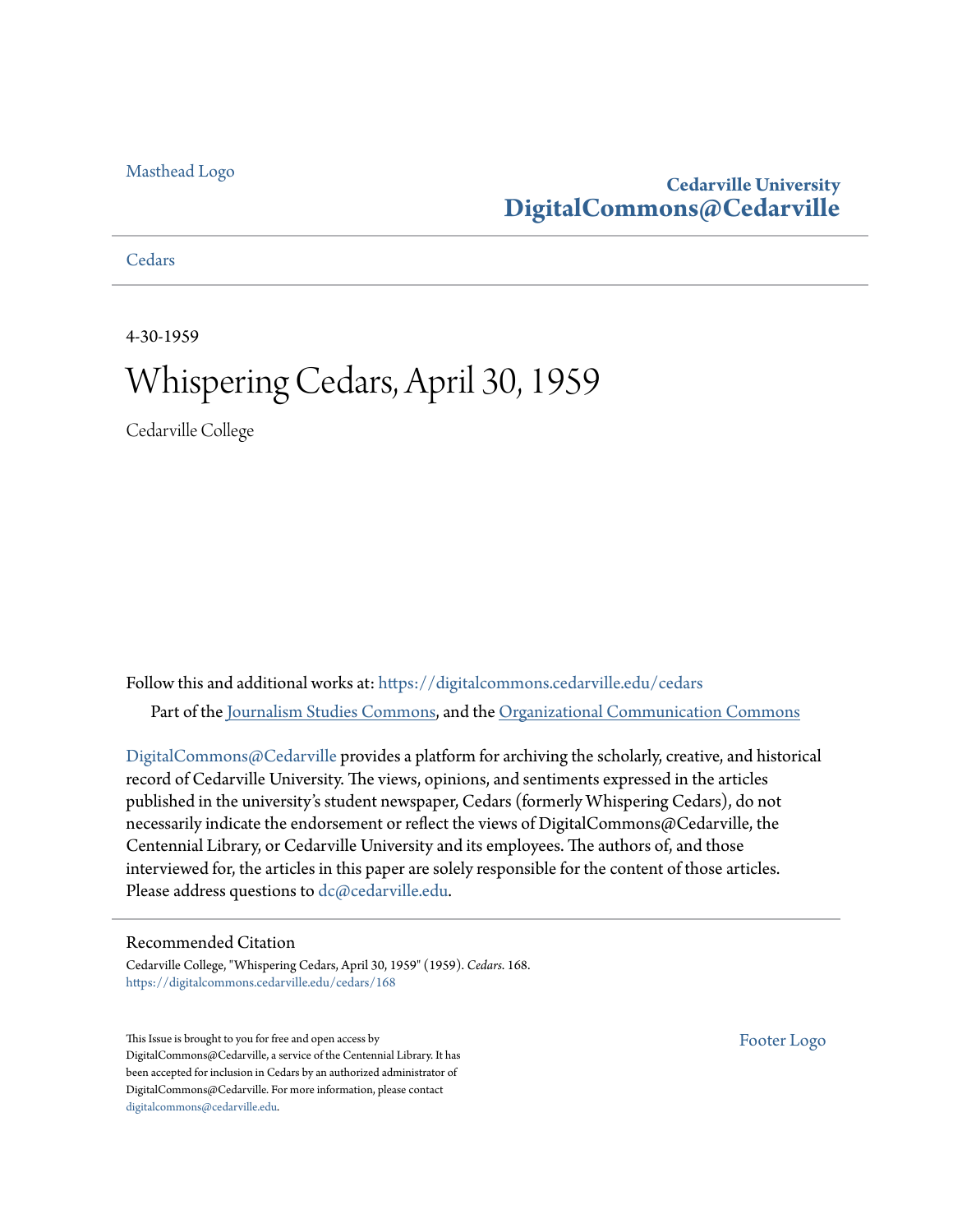

VoLIV April 30, 1959 No. <sup>14</sup>

This special, library issue of WHISPERING CEDARS brings you the latest news and some interesting facts about the library. From time to time your WHISPER-ING CEDARS staff will keep you up-to-date on what's new in the library through the issuing of library supplements similar to the one issued this week.

#### LIBRARY SUFFERS GROWING PAINS

An<sup>y</sup> one who has done much evening studying in the library is well aware of the crowded facilities. Expansion plans for the near future should help to alleviate this condition, and make your studying more enjoyable.

As the Lord provides space for the Snack-Shop and lounge, the library will be able to use these downstairs rooms. The northwest room will be made available to Greene County, thus making it possible for them to expand their own reading room facilities for the members 6f the community. This will give the college room for an additional two thousand books in the main reading room.

The room now used by the book -store. will be used for bound periodicals, with  $\cdot$ reading tables available. This arrangement should be of great help to students who are using the periodicals for research work.

#### WANTED

 $\epsilon$ Our history majors will be especially <sup>g</sup>lad to hear that the library has been able to obtain eight back issues of AMERICAN HERITAGE, We only need four copies (Oct. '56; Feb. '57; June, '57; April, '57) to complete our set.

If you know anyone who would have these copies, and who would be glad to donate them to the library, please tell them of our need.

#### JUNIORS , SENIORS HAVE SMORGASBORD

"Old Seniors never die They just fail away."

The senior class will presented last Friday evening was one of the highlights of the annual Junior- Senior Banquet held' in honor of the class of 1959.

The Ohio National Guard Armory was the scene of this big event of the year. The dinner was held in the form of a Smorgas bord. Master of Ceremonies for the evening was Jack Willetts, a 1958 graduate of Cedarville College. Following the dinner Dave Matson led the group in a series of choruses which included the class song of the graduating class.

Paul Van Kleek and Warren Woodard presented the class will and class prophecy respectively. The class will was presented as a skit.

John Mc Cormatk, Professor of English Bible at Tennessee Temple Schools in Chattanooga, Tennessee, was the guestspeaker.

> ··- $\sim$ ,,,

\*\*\*\*\*\*~\*\*\*\*\*\*\*\*\*\*\*\*\*\*\*\*\*\*\*\*\*\*\*\*\*\*\*\*\*\*\*\*

| ∗<br>☆             | Cedarville College CHAPEL CHOIR    | $\mathcal{P}_{\mathcal{E}}$<br>☆ |
|--------------------|------------------------------------|----------------------------------|
| *<br>朵             | sings in Sandusky, Elyria, Lorain, | ☆<br>欤                           |
| ∗<br>$\frac{1}{2}$ | and Medina this weekend.           | ☆<br>$\mathcal{H}$               |

\*\*\*\*\*\*\*\*\*\*\*\*\*\*\*\*\*\*\*\*\*\*\*\*\*\*\*~\*\*\*\*\*\*\*\*\*\*\*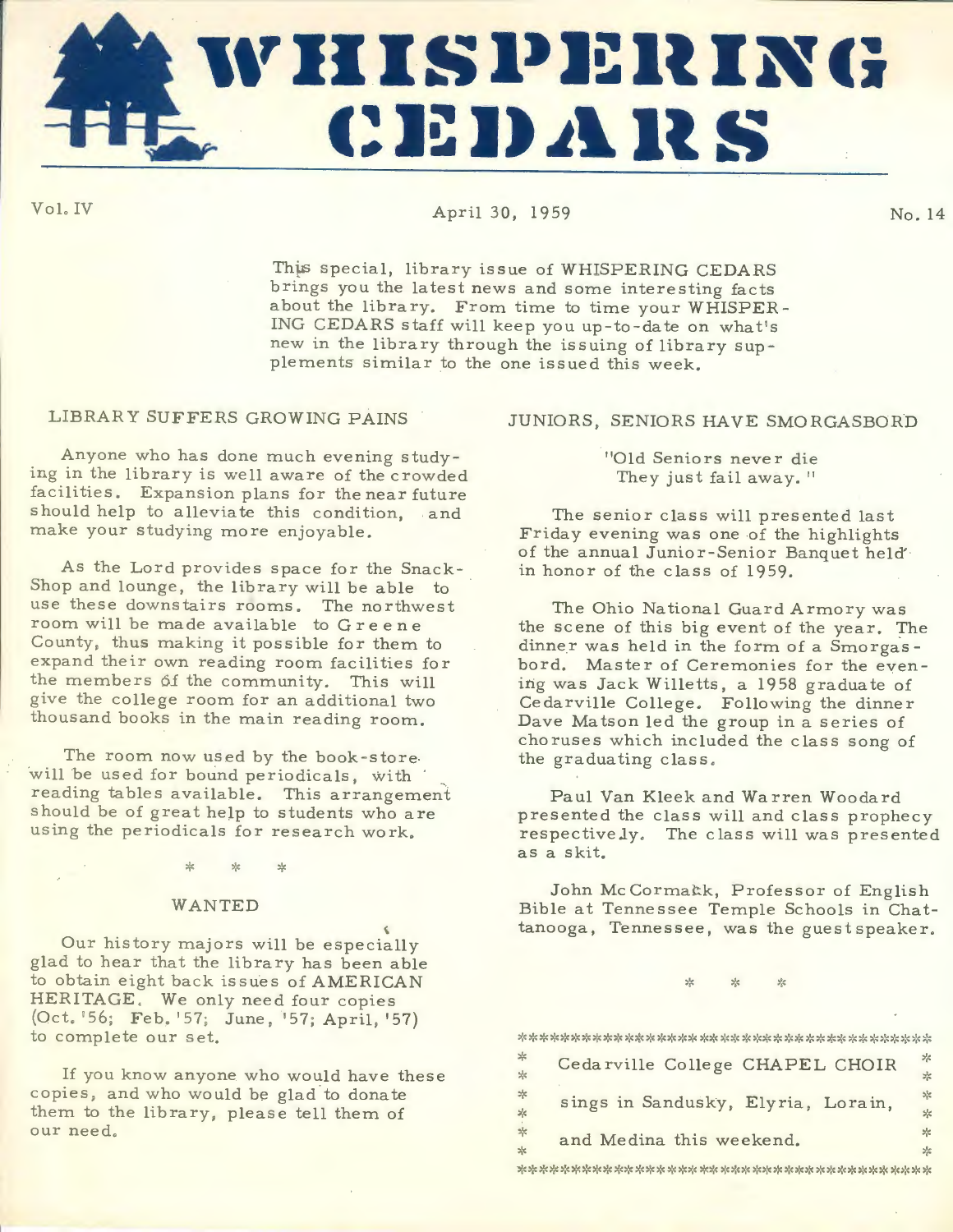#### SENIOR SILHOUETTES

"I plan on going into 'full time service for the Lord, but I do not know exactly what the Lord wants me to do. I am planning on being a counselor for two weeks at a Bible Club Camp in Canton, Pennsylvania, this summer. I do not know for sure just what else I will be doing. I may try to find a pastorate or try to start a church." These are Jerrold Root's hopes for the future.

Jerrold began his training in 1953 at the Baptist Bible Seminary in Johnson City, N.Y. In 1954 he came to Cedarville and following a year of training he found it necessary to drop out and work teturning to Cedarville the following fall.

Jerrold's major is Bible and his minor is History, His favorite verse is Ephesians 1:3.

You may often see Jerrold down at Bernie 's Snack Shop eating ice-cream.

> \* \*  $\frac{1}{2}$

Brazil, Brazil, Brazil. This is one of Ray Reiner's favorite topics of conversation and one does not have to be with him long before knowing of his burden for the people of Brazil. Philippians 3:10 is his favorite verse of Scripture ,

Ray, who is from Hamburg, N.Y., is majoring in Bible and minoring in History. His activities during his school years have included FWM and the yearbook. Ray likes to hunt and fly .

Ray is now preparing for a meeting with the board of Baptist Mid-Missions to take place in the very near future. He and Carol have set May 26 as their wedding day.

> $\frac{1}{26}$  $\mathbf{x}^{\mathbf{t}}$

"Beef Bar-B-Que? Hmmm. Sure I'll have some, " Who else but Ken Pierpont could make such a positive statement about his favorite food?

Ken, who is one of our married students, was born May 17, 1934, in Newark, Ohio. Since coming to Cedarville he has kept very busy in

Christian work. During his sophomore year, he was class chaplain. He is an active worker at the Emmanuel Baptist Church in Xenia where he is Sunday School Superintendent and Deacon.

Bible has been his major at Cedarville and History and English his minors. His favorite verse is Jeremiah 29:13.

Ken has two children, Melony and Kenneth. His interests out of school include hunting, fishing and gardening.

Future plans for Ken are still a little undecided, but probably they will include Grand Rapids Seminary and the ministry.

> .,.  $\mathbf{r}$  $\frac{1}{2}$

A pastorate in Iowa is one of Dick Johnson's hopes for the future. Dick transferred from Grand Rapids to Cedarville as a senior. He is from Des Moines, Iowa.

Dick's favorite food is pizza with coffee. As a senior, he states his red letter day to be "when graduation day comes. " He is a Bible major and sociology minor. Exodus 23:20 is his favorite verse.

Of Cedarville he says it is "a good school and I'm quite satisfied with Cedarville.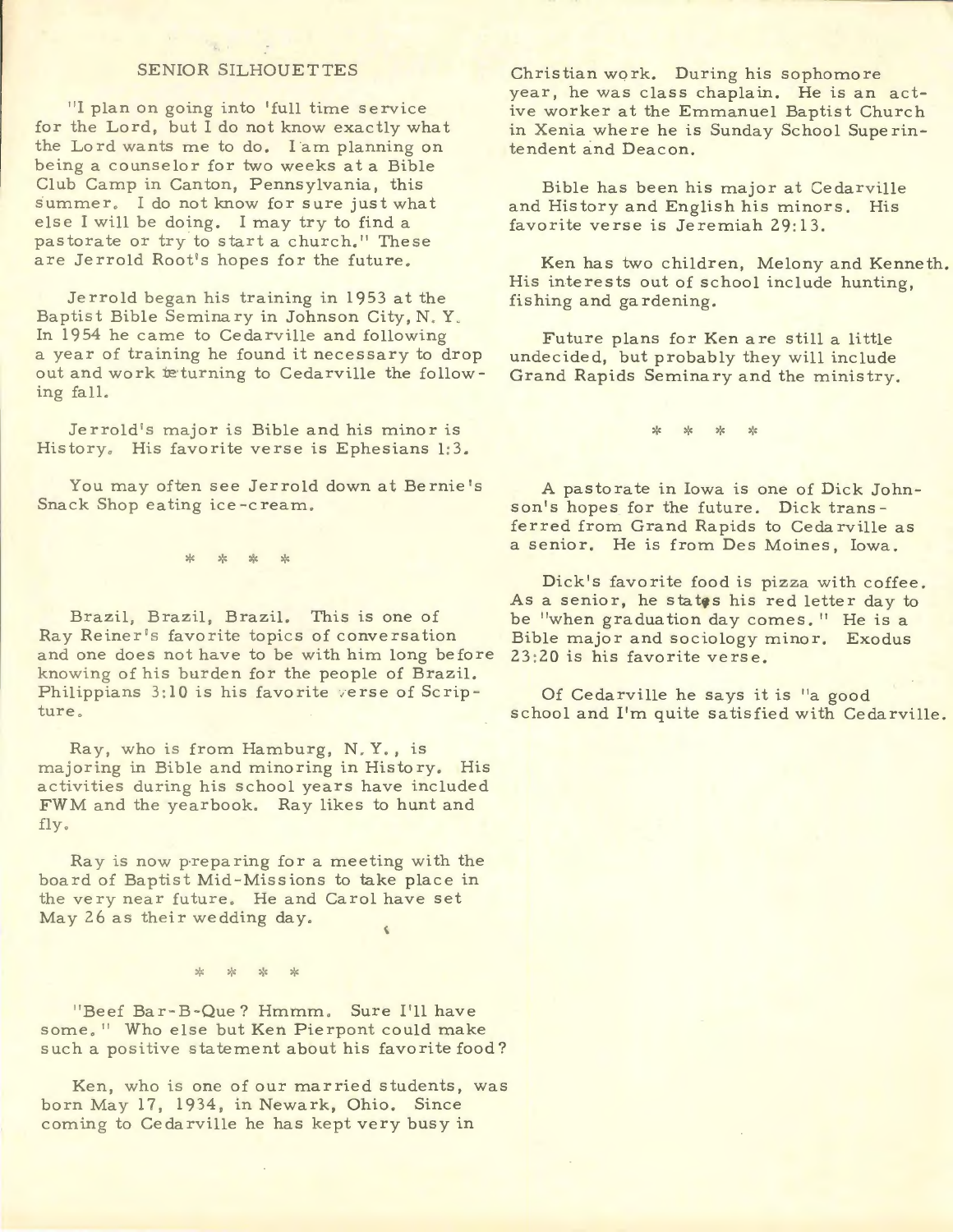#### SUPPLEMENT LIBRARY

#### LIBRARY ADDS FINE EDITIONS

Anyone who likes books will be interested in the editions of literary works which the library has recently purchased. The limited (only 800 printed) Julian Edition of The Complete Works of Shelley is the finest set of Shelley which has ever been printed and we were especially fortunate to be able to secure this set since it is now out of print.

Another handsome edition recently acquired is the Hampstead Edition (limited to 1025 copies and also out of print) of The Poetical Works and Other Writings of John Keats. The introduction to this edition was written by John Masfield and Volume I of our library set bears in blue ink the signature of the contemporary poet.

Also in the library now is the standard edition of The Works of Lord Byron, edited by E. H. Coleridge.

\* \* \*

**ART PRINTS** 

Something new has been added to our library in the line of audio-visual aids. We have enrolled in an Art Seminar course sponsored by the New York Metropolitan Museum of Art. This one year art appreciation course will add twelve art prints and a portfolio to our library each month.

We also have a number of other art prints of various sizes which are available for student use. These should be particularly helpful in presenting material for classroom projects. They represent the work of famous artists and deal with a number of subjects ranging from prehistoric times up to the twentieth century. Students interested in using this material should see the college librarian.

#### FILMS AND FILM STRIPS

In cooperation with Central State College a joint program has been worked out for the use of visual aid material. Available for our use are 68 films and 192 film strips, as well as various types of projection equipment. A list of this material is on file at the library and those interested in using it should consult the college librarian. Central State has asked that the following necessary rules be observed:

- 1. Make your request at least one week before you need the material. Some of these films are used by the public schools as well as by their own students. Therefore, sufficient time is needed to reserve a specific film for a definite date.
- 2. Fill in all the information asked for on the request card. These cards are available from the college librarian. Do not go to pick up material without taking this card with you.

Central State has requested that all material be obtained in the above way. It is important to the testimony of our school that we abide by their wishes. "Let all things be done decently and in order."

#### NEW BIOGRAPHIES

Passion for Excitement, The life and personality of the incredible Lord Byron.

The Gentleman and the Tiger; autobiography of George B. McClelland, Jr.

The Secret Diary of Harold L. Ickes.

Booker T. Washington.

John Keats: Amy Lowell.